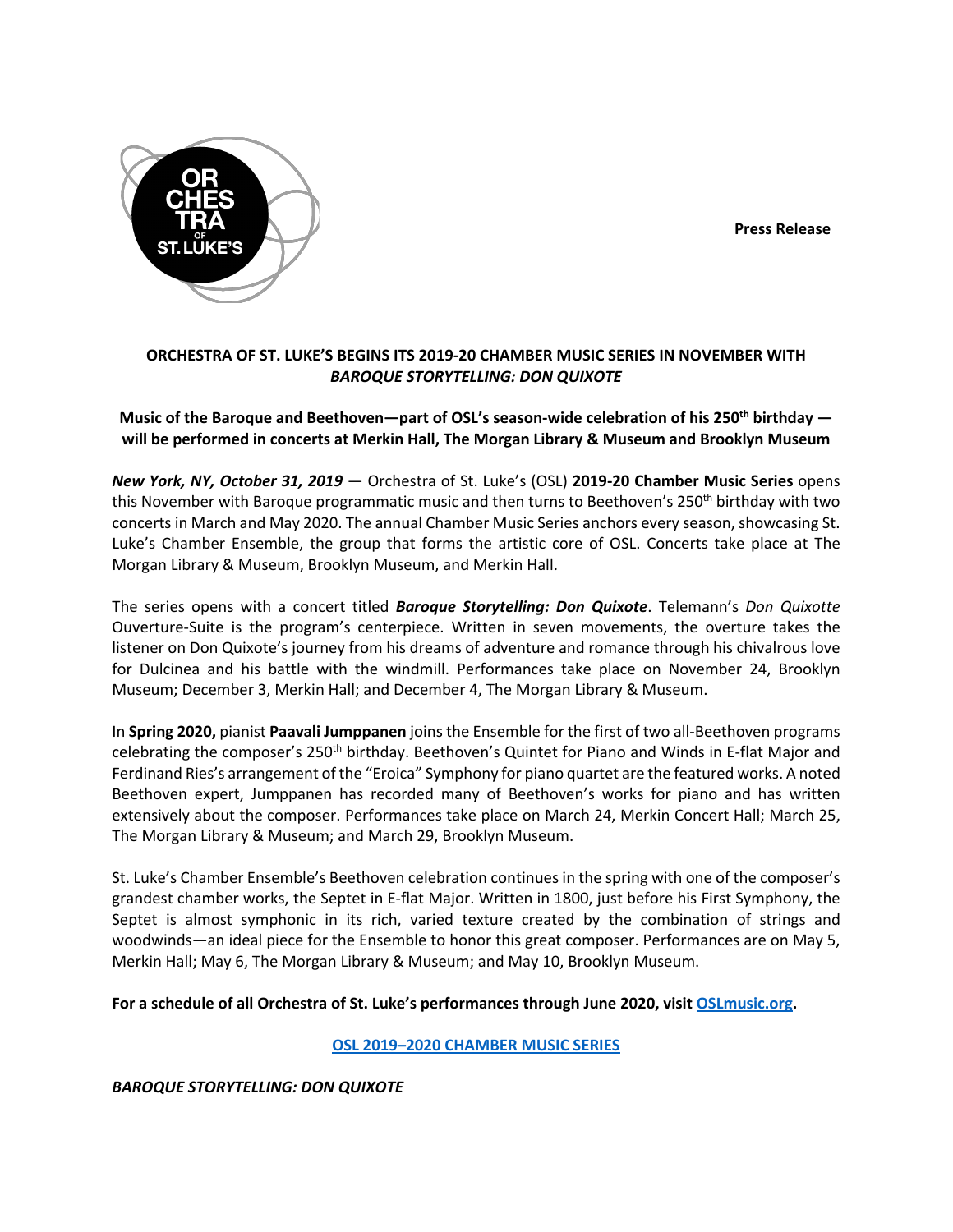### **St. Luke's Chamber Ensemble**

LOCKE Curtain Tune from *The Tempest* REBEL *The Elements (excerpts)* RAMEAU *Pièces de Clavecin*: Concert No. 4 in B-Flat Major BIBER Sonata No. 10 "Crucifixion" TELEMANN Ouverture-Suite: Burlesque de Don Quixotte COUPERIN *Sommeil* from *Le Parnasse, ou L'Apothéose de Corelli* VIVALDI Concerto for Flute in G Minor, RV 439, "La Notte"

### **SUNDAY, NOVEMBER 24, 2019, 2:00 PM**

**Brooklyn Museum, 200 Eastern Parkway, Brooklyn** Iris and B. Gerald Cantor Auditorium

**Tickets** are \$40 and subscriptions are \$96 for 3-concert OSL Chamber series at Brooklyn Museum. Information is available here.

## **TUESDAY, DECEMBER 3, 2019, 7:30 PM**

**Merkin Hall, 129 W. 67th Street**

**Tickets** are \$50 and subscriptions are \$120 for 3-concert OSL Chamber series at Merkin Hall. Information is available here.

## **WEDNESDAY, DECEMBER 4, 2019, 7:30 PM**

**The Morgan Library & Museum, 225 Madison Avenue** Richard Gilder Chamber Music Series

**Tickets** are \$55 and subscriptions are \$132 for 3-concert OSL Chamber series at The Morgan Library and Museum and information is available here.

# **More About the Program**

The performances explore programmatic music of Baroque composers and experience the ways they evoke the terror and beauty of nature, illustrate popular and religious stories, and pay tribute to those who influenced their craft.

The program opens with **Locke's Curtain Tune from** *The Tempest*, which was written in 1674 for the premiere of Thomas Shadwell's opera *The Tempest*, based on a comedy by John Dryden and William D'Avenant (inspired by Shakespeare's play). It is the first piece of music written in English where variations of tempo and expressive indications, such as "violent," are used to illustrate the rage of nature during a storm. The wild drama of nature then shifts to France. **Jean Rebel**, court composer to Louis XIV and student of Jean-Baptiste Lully, described the creation of the world with *The Elements*. The surprisingly modern beginning of the piece opens with what has been described as French Baroque's greatest shocker, grinding chords which prelude eruptions of instrumental color. Published in 1741, **Rameau's** *Pièces de Clavecin***: Concert No. 4 in B-Flat Major** is his only music for chamber orchestra, coming after his music for solo harpsichord and before his opera-ballet, *Les Indes galantes*.

**Biber's Sonata No. 10 "Crucifixion"** is from *The Mystery Sonatas* written in about 1678 and dedicated to his employer, the Archbishop of Salzburg. Each Sonata is inspired by a section of the Rosary devotion of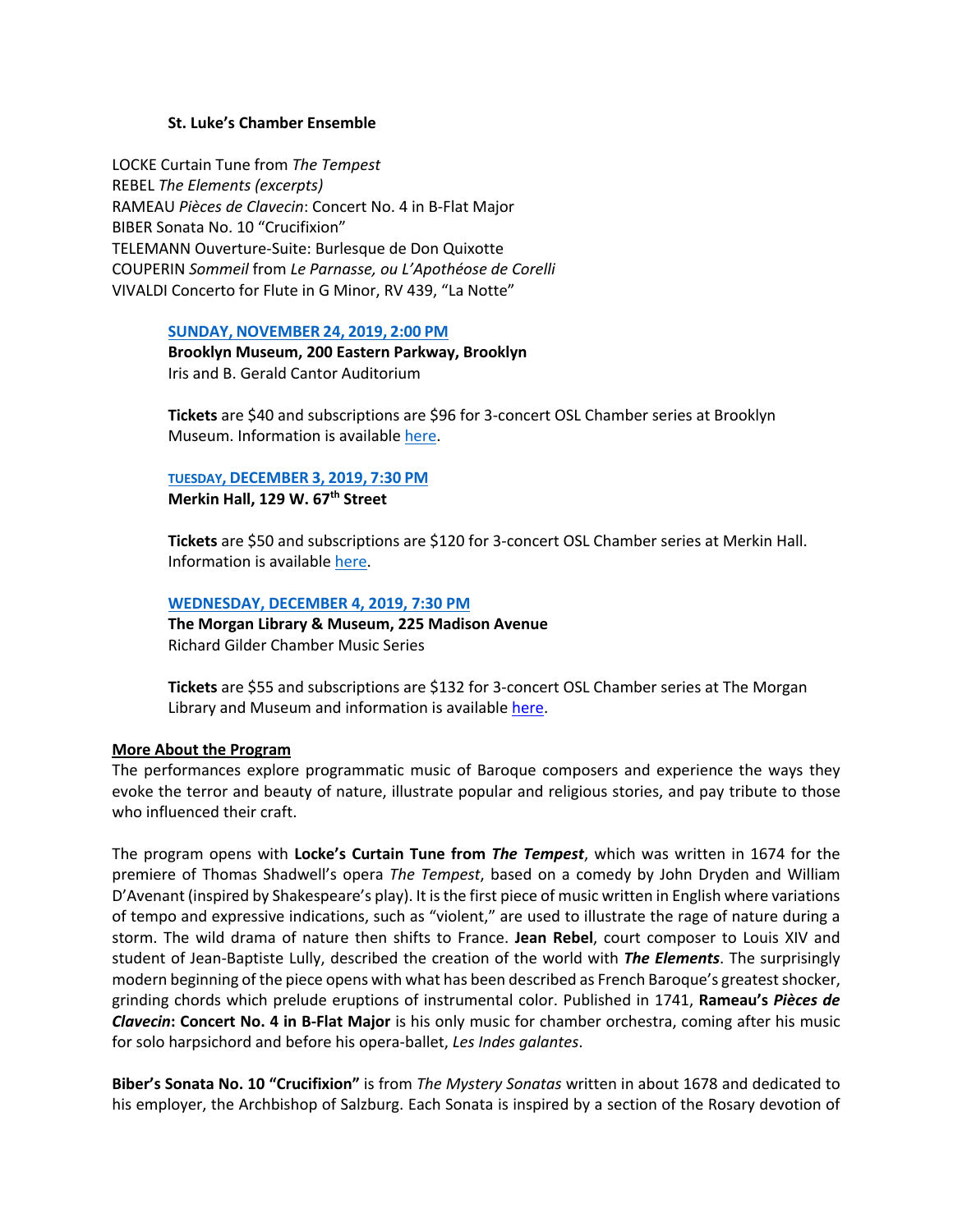the Catholic Church which offered a system of meditation on 15 Mysteries from the lives of Jesus and the Virgin Mary. The music isn't, strictly speaking, programmatic, though often vividly illustrative of events which took place in the life of Christ. Friend to Handel and Bach (he was godfather to C.P.E. Bach), **Telemann** was born four years earlier than either and outlived both. His **Suite for Orchestra,** *Burlesque de Don Quixotte*, is a light-hearted tribute to the 1605 novel *Don Quixote* by Miguel de Cervantes. The book was itself looked upon (and was written to be) a humorous one, as the translation from the full title shows: *The Ingenious Low-Born Noble Don Quixote of La Mancha.* Telemann's suite is written for strings and consists of an overture with six titled pieces in the form of Baroque dances.

Late is his life, **Couperin** acknowledged his debt to the great Italian composer Corelli and recognized his contemporaries' ongoing debate over the superiority of Italian versus French musical styles with his trio sonata, *Le Parnasse, ou L'Apothéose de Corelli*. "Sommeil" is one of seven scenes in the piece which depicts Corelli's journey to the top of Mt. Parnassus, home of the Muses. It is a dreamlike movement typical of those found in many Italian "church sonatas" of the period. The concert ends with **Vivaldi's Concerto for Flute in G Minor, "La Notte,"** filled with ghosts and nightmares, and considered the most difficult of the Opus 10 concertos from 1728. When his publisher ordered six concertos for transverse flute, Vivaldi went to no great trouble to supply them: he merely transcribed several existing recorder concertos. The only one in a minor key, "La Notte" is also the only one with six movements.

## *BEETHOVEN'S "EROICA"*

# **St. Luke's Chamber Ensemble Paavali Jumppanen**, Piano

BEETHOVEN Quintet for Piano and Winds in E-flat Major, Op. 16 BEETHOVEN (arr. Ries) Symphony No.3, Op. 55 "Eroica"

# **TUESDAY, MARCH 24, 2020, 7:30 PM**

**Merkin Hall, 129 W. 67th Street**

**Tickets** start at \$50 and subscriptions at \$120 for 3-concert OSL Chamber series at Merkin Hall and information is available here.

# **WEDNESDAY, MARCH 25, 2020, 7:30 PM**

**The Morgan Library & Museum, 225 Madison Avenue** Richard Gilder Chamber Music Series

**Tickets** are \$55 and subscriptions are \$132 for 3-concert OSL Chamber series at The Morgan Library and Museum and information is available here.

### **SUNDAY, MARCH 29, 2:00 PM**

**Brooklyn Museum, 200 Eastern Parkway, Brooklyn** Iris and B. Gerald Cantor Auditorium

**Tickets** are \$40 and subscriptions are \$96 for 3-concert OSL Chamber series at Brooklyn Museum. Information is available here.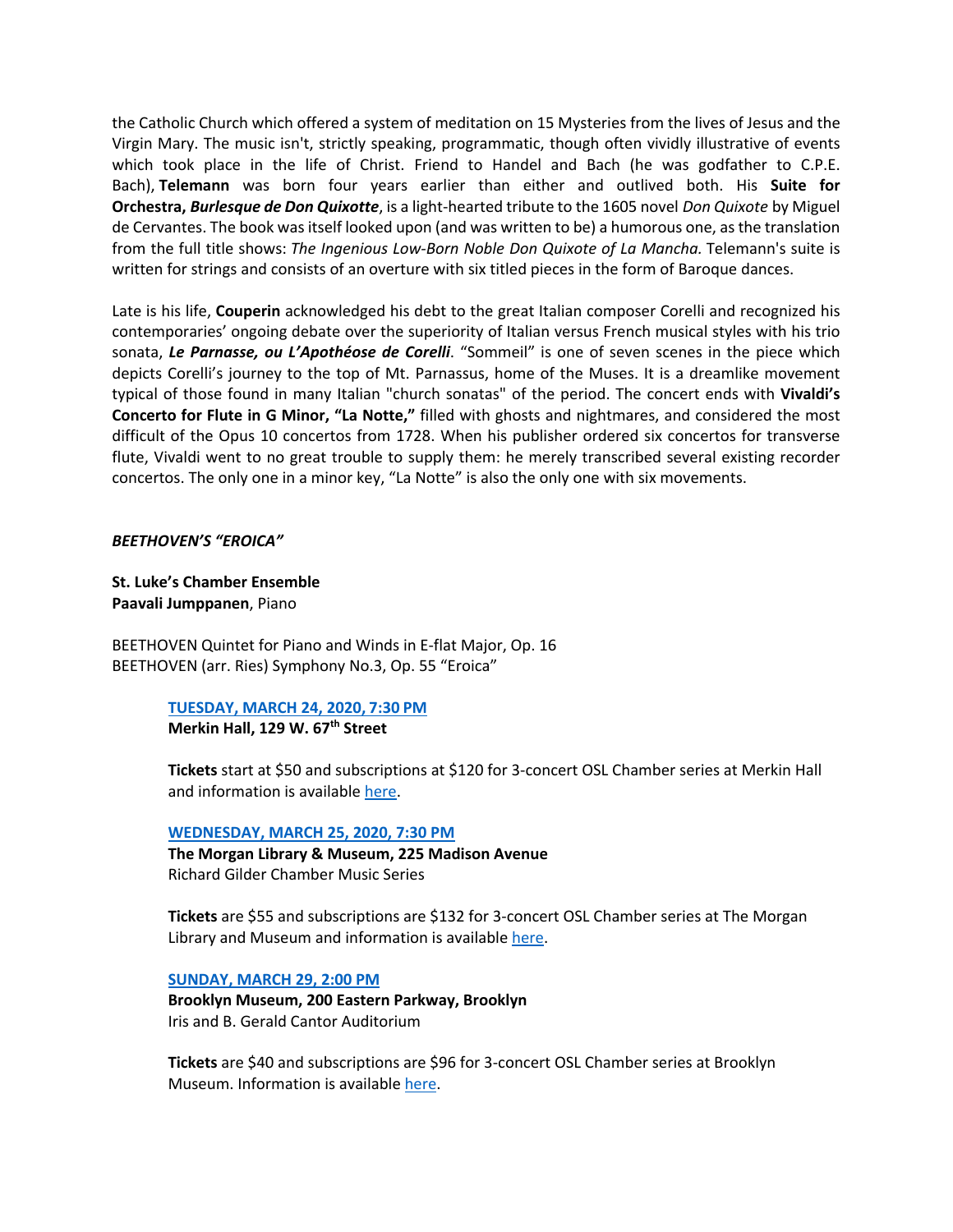### **More About the Program**

This program pairs an early work composed by the 26-year-old **Beethoven** with a remarkable **transcription of his Symphony No. 3 for piano quartet** by his friend, student, and secretary Ferdinand Ries. Beethoven's **Quintet for Piano and Winds in E-flat Major**, in three movements, has the same scoring (it is written for piano, clarinet, oboe, bassoon, and horn) and was allegedly inspired by Mozart's Quintet K452 written in 1784. Beethoven's Quintet was first performed at a benefit concert in Vienna with the young composer at the piano. In the final movement Beethoven suddenly improvised during a fermata in the last allegro and, according to Ferdinand Ries, who was present, "….entertained himself and the others for quite some time."

Ferdinand Ries arranged Beethoven's famed Symphony No. 3, "Eroica" for piano quartet shortly after the work's premiere in 1803. The practice of transcribing well-known large-scale orchestral works for chamber ensemble was common at the time and fulfilled a demand by amateur musicians who wanted to perform these works. Ries hoped to capitalize on the symphony's popularity and gain valuable revenue for his employer.

Imaginative and versatile Finnish virtuoso pianist **Paavali Jumppanen** has already cut a wide swath internationally as a solo recitalist, orchestral collaborator, recording artist, artistic director, and frequent performer of contemporary and avant-garde music. Mr. Jumppanen has performed extensively throughout the globe alongside such great conductors as David Robertson, Sakari Oramo, Osmo Vänskä, and Jaap van Zweden. He has commissioned numerous works and collaborated with such composers as Boulez, Murail, Dutilleux, Penderecki. In the recent years Paavali Jumppanen has dedicated much of his time into performing cycles of the complete Beethoven and Mozart Piano Sonatas. He has also often performed all of the Beethoven Piano Concertos and chamber sonatas.

### *BEETHOVEN'S SEPTET IN E-FLAT MAJOR*

### **St. Luke's Chamber Ensemble**

BEETHOVEN Sextet E-Flat Major, Op. 81b BEETHOVEN Septet in E-flat Major, Op. 20

> **TUESDAY, MAY 5, 2020, 7:30 PM** Merkin Hall, 129 W. 67<sup>th</sup> Street

**Tickets** are \$50 and subscriptions are \$120 for 3-concert OSL Chamber series at Merkin Hall. Information is available here.

### **WEDNESDAY, MAY 6, 2020, 7:30 PM**

The Morgan Library & Museum, 225 Madison Avenue Richard Gilder Chamber Music Series

**Tickets** are \$55 and subscriptions are \$132 for 3-concert OSL Chamber series at The Morgan Library and Museum and information is available here.

**SUNDAY, MAY 10, 2020, 2:00 PM** Brooklyn Museum, 200 Eastern Parkway, Brooklyn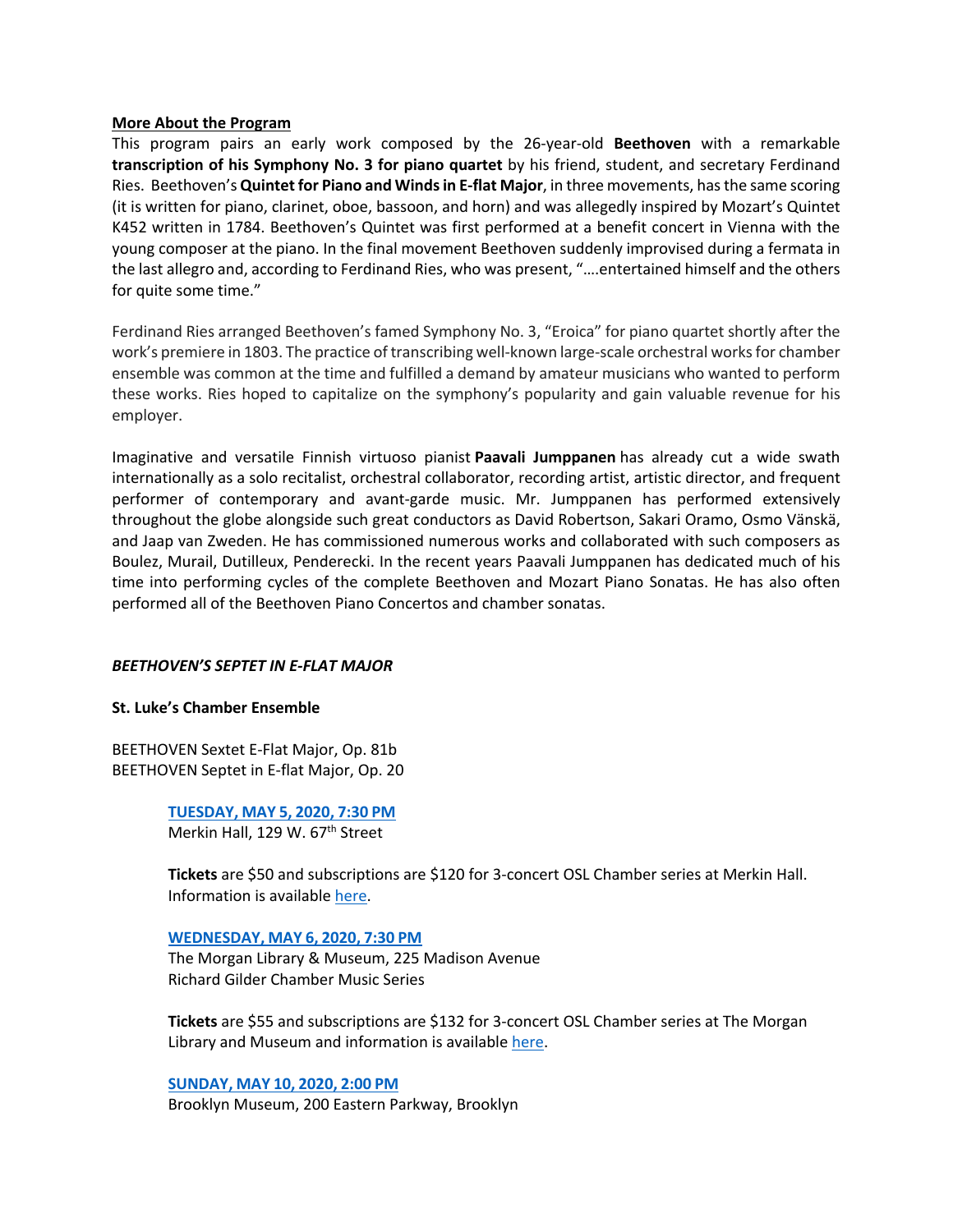Iris and B. Gerald Cantor Auditorium

**Tickets** are \$40 and subscriptions are \$96 for 3-concert OSL Chamber series at Brooklyn Museum. Information is available here.

### **More About the Program**

The two works in this concert demonstrate the influence of Mozart on Beethoven. Beethoven composed the Sextet in E-Flat Major in 1795. It is in three movements and was modelled on Mozart's Horn Quintet K. 407, which is in the same key and is in the same concertante style with virtuosic writing for the two horns and string quartet. Beethoven's Septet in E-flat major is one of his most successful and popular works and one which circulated in many editions and arrangements for different forces. In later life, Beethoven remarked that he wished it had been burned, and when a would-be patron, after the premiere of the Eighth Symphony, offered him a handsome fee to compose "something in the more agreeable style of the Septet," he was enraged. The overall layout resembles a serenade and is in fact more or less the same as that of Mozart's string trio K. 563 composed in the same key. However, Beethoven expands the form by the addition of substantial introductions to the first and last movements and by changing the second minuet to a scherzo. He composed it 1799–1800, as he entered his thirtieth year.

\*\*\*

## **About Orchestra of St. Luke's**

Orchestra of St. Luke's (OSL), an independent orchestra and arts organization, evolved from a group of virtuoso musicians who began performing concerts at Greenwich Village's Church of St. Luke in the Fields in 1974. Now in its 45<sup>th</sup> season, the Orchestra performs over 70 times each year at venues throughout New York City and beyond. Celebrated expert in 18th-century music, Bernard Labadie, became OSL's Principal Conductor in 2018, continuing the Orchestra's long tradition of working with proponents of historical performance practice.

OSL's signature programming includes an orchestra series presented by Carnegie Hall, now in its 33<sup>rd</sup> season; the OSL Bach Festival, presented in association with Carnegie Hall and at other venues; the Chamber Music Series presented at The Morgan Library & Museum, Brooklyn Museum, and Merkin Hall; the *Music in Color* free community concert tour of New York City's five-boroughs; a summer residency at Caramoor Center for Music and the Arts, now in its  $42<sup>nd</sup>$  season and a creative partnership with Paul Taylor American Modern Dance, where OSL provides live musical accompaniment during the company's annual Lincoln Center season.

OSL's education programs includes the Free School Concerts series, presenting innovative concerts to student audiences since 1977; Youth Orchestra of St. Luke's, providing free instrumental coaching to elementary and middle-school students; and the DeGaetano Composition Institute, providing emerging composers mentorship and creative support as they develop new works to be performed by the Orchestra.

In 2011, OSL opened The DiMenna Center for Classical Music New York City's only rehearsal, recording, education, and performance space expressly dedicated to classical music. The Center serves more than 500 ensembles and more than 30,000 musicians each year.

Learn more at OSLmusic.org or @OSLmusic on Instagram, Facebook, Spotify and more.